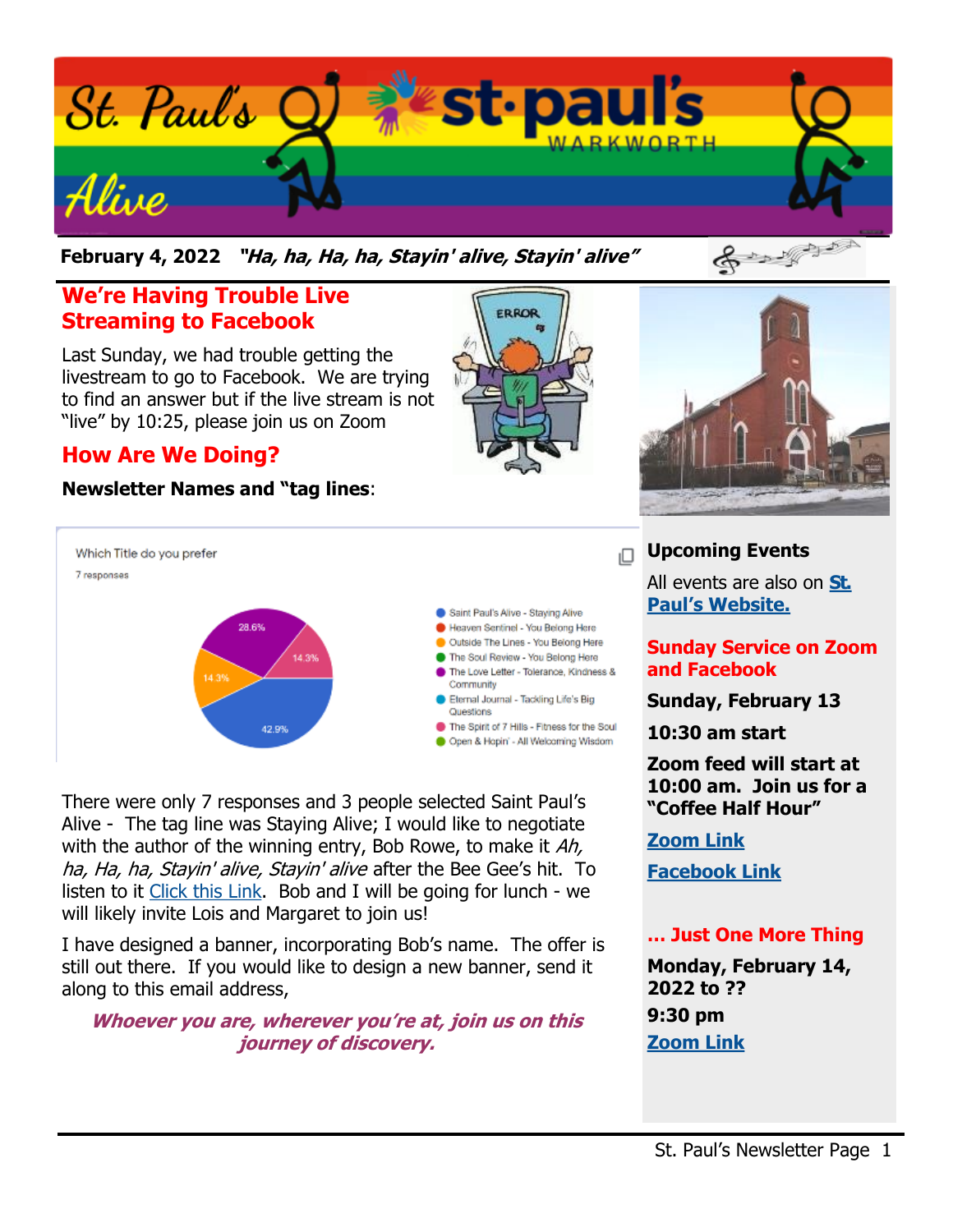### **St. Paul's Decision About Opening the Building for in-person worship and community activities**

The Official Board is met Monday, February 7 regardinf reopening. The decision was- the church building be opened to groups the week of February 8-11, and sanctuary will open for in person Sunday services March 6, 2022. Along with mask wearing, hand sanitizing, self screening and social distancing a Covid passport is required



to use the Gathering Place; in keeping with government guidelines a Covid passport will not be required for in-person Sunday Services when the Sanctuary re-opens on March 6.

## **This Week's Query**

St. Paul's needs community support as we come out of this pandemic. We would like to know what type of fund raising activities you would likely support.

Please complete this week's query; we need your thoughts to better provide activities the community might support. The results will be published next week.

### **[Click Here to express your opinion](https://forms.gle/ZmJVNxsS8ei1K9e4A)**

#### **The results of last week's query can be found on pages 6 and 7 of this newsletter**

## **Sunday, February 13 Service on Zoom**

Lamentations 3:17 New International Reader's Version

I have lost all hope of ever having any peace. I've forgotten what good times are like.

The reading on Sunday will be Lamentations  $3:17 - 18$ 

There will be several readings and videos in respose to this very brief but powerful lament.

#### **Not Just Java**

**Tuesday, February 15, 2022 to ?? 1:30 pm [Zoom Link](https://us02web.zoom.us/j/89298492606?pwd=a2JDMGhWekdwdTMrRWhGOXU2clZCZz09)**

### **Book Study**

Tuesday, January 25, 2022 to March 8 7:00 pm **[Zoom Link](https://us02web.zoom.us/j/87172499370?pwd=SGlZRXZzWWpvb3lHSDNObEo2OEFMQT09)**

#### **Understanding Discipleship**

Rev. Dr. Jessica Hetherington Date: February 16 Time: 7:00 - 8:15 pm Zoom Register - Lynne Dunlop lynndunl@execulink.com

#### **Wilderness Walk for Families**

Date: March 6 Time 2:00 - 4:00 pm Location: Goodrich Loomis Conservation Area

#### **Rev. Hare and Sue Hugginson are again working from home.**

#### **Contact information**

Rev. Meggin Hare 705-924-2840

mobile 705-930-7675

[meggincking@gmail.com](mailto:meggincking@gmail.com)

Susan Hugginson 705-924-2840 stpaulsuc@nexicom.net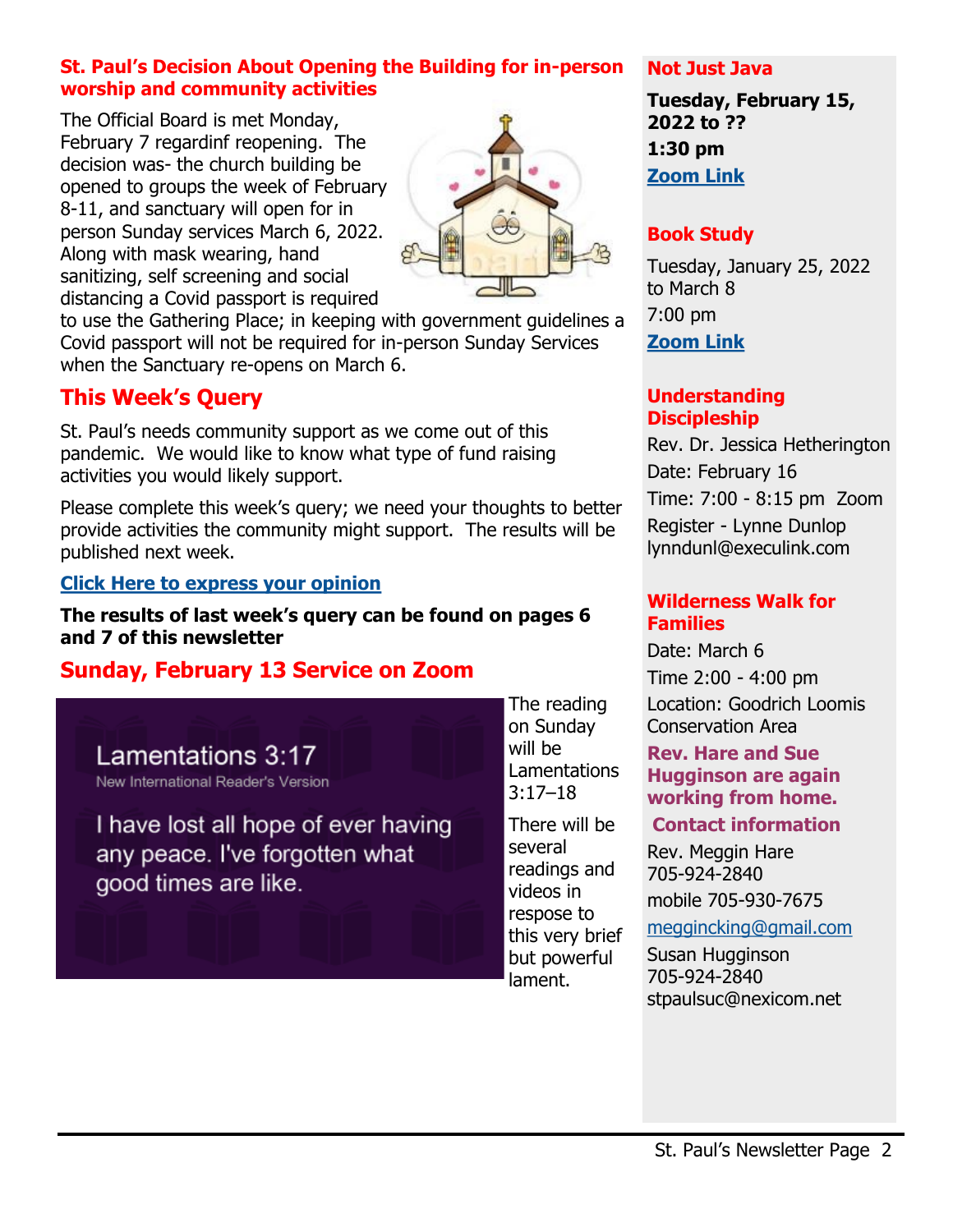## **Sunday, February 6 Service on Zoom**

The Reading on Sunday was Luke  $5:1-11$ , Jesus Calls His First Disciples.

In honour of Black History Month, a video of a story book called Mae Among the Stars was shared. This will be a feature of each service during March.

The reflection on the scripture reading was a video by Charmain Bailey, a student minister, called Fishing So Others Can Have a Meal

[https://www.youtube.com/watch?](https://www.youtube.com/watch?v=LvgP7bPJk4Q) [v=LvgP7bPJk4Q](https://www.youtube.com/watch?v=LvgP7bPJk4Q)



In a community that is not very racially diverse, why is it important for us to recognize **Black History Month?** 

During the service those on Zoom responded to this question

- Black History Month I feel allows us to acknowledge different shared life experiences and allows us to build a reconciled path forward as we learn together and help each other.
- They should show 'To Sir With Love' in every middle school, or every school. It should really resonate
- How about GUESS WHO IS COMING TO DINNER.
- Lilies of the Field
- I have recently read "The Personal Librarian". it is a biography about the life of Belle DaCosta Green who was the personal librarian for JP Morgan. She had

a secret she kept all of her life. o found this book utterly captivating and was profoundly affected after reading it. This book fits in perfectly with this month.

## **Spirit Sundays-**

How do you explore and/or express your spirituality? On the last Sunday of the next four months, St Paul's will be giving you an opportunity to take part in, and maybe learn about for the first time, a variety of spiritual practices. Here's our outline for the coming months:

March 27-- Making Prayer Beads. April 24-- Taize Worship May 29-- Exploring the Labyrinth June 26-- Guided Meditation

We invite you to bring a brown-bag lunch at noon-- regardless of whether or not you've joined us for worship-- and take part in the activity! No preregistration is needed. Whoever you are, wherever you are, join us on our journey

# **...Just One More Thing!**

On Monday mornings, Rev Meggin will be hosting a one-half-to-one-hour zoom to do some further reflection on the previous day's sermon. This is a chance to dig more deeply into the questions posed for conversation. The zoom link will be on the church homepage at stpaulswarkworth.ca, and will also be posted on our Facebook page. Please join us for some further reflection on how we experience God's love through Scripture and in our world. Whoever you are, wherever you are, join us

on our journey

## **Wilderness Walk for Families**

Are you craving community? exercise? the beautiful outdoors?

The United Churches in our area are coming

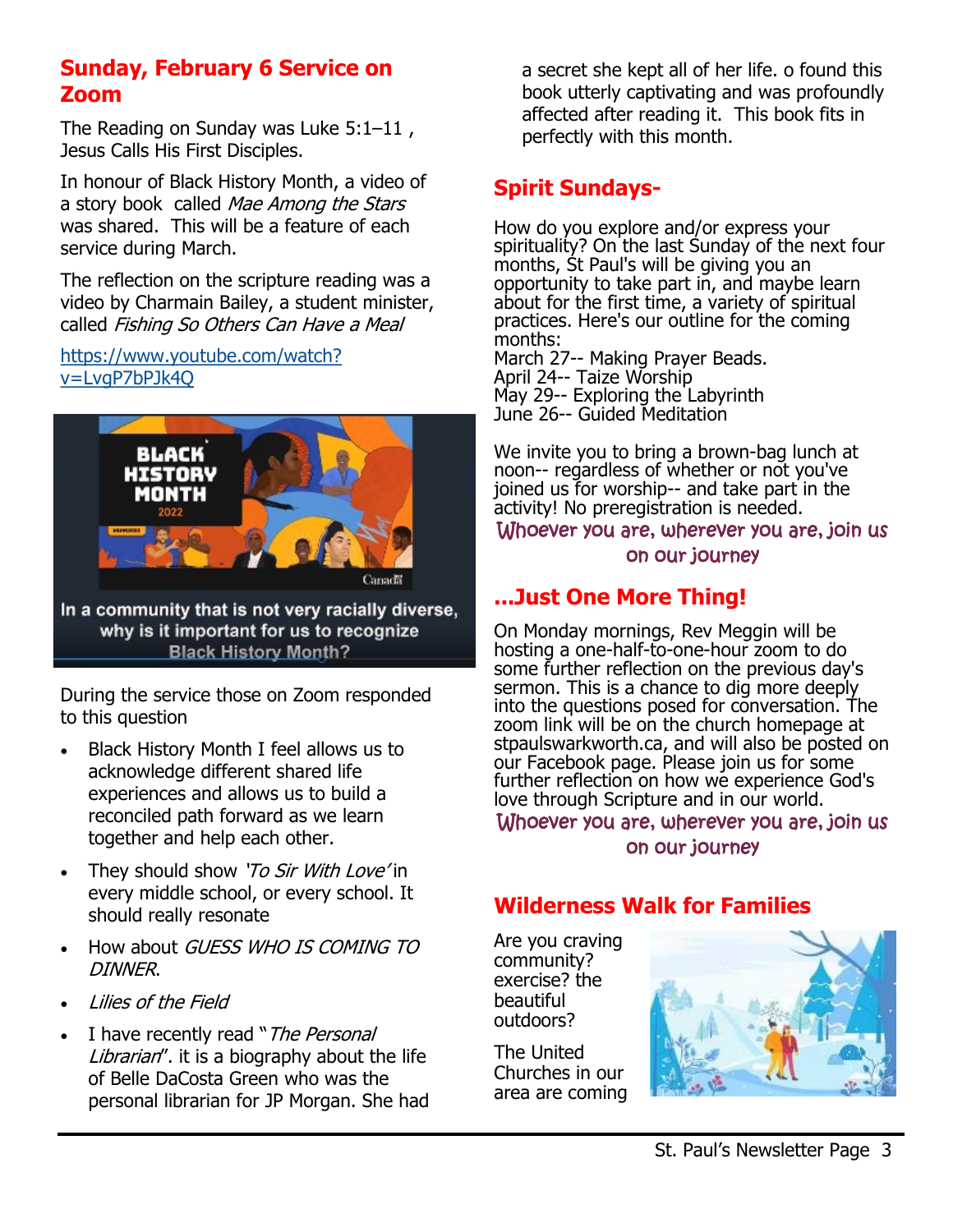together to celebrate the beginning of Lent with a community walk in the wilderness. We will pray together, walk, and meet new families (or reconnect with your friends).



More information will follow, but set aside Sunday March 6,  $2:00 - 4:00$  (we will probably finish closer to 3:00) and meet us in the parking lot at Goodrich Loomis Conservation Area. Weather date is the following Sunday, same time.

Please note we will take a short, approximately 1km trail, but the path is hilly and uneven and perhaps icy, depending on weather conditions in the weeks to come."

### Whoever you are, wherever you are, join us on our journey

## **Black History Month**

Trinity St Andrew's in Brighton invites you to participate: to listen, to observe, and to learn.



Please join us for Friday

Night at the Movies (via Zoom) at 7:00 p.m. as we watch four short Canadian films honouring the contributions and stories of Black people in our country. We will watch:

Friday February 4: Older, Stronger, Wiser

Friday February 11: Remember Africville

Friday February 18: The Road Taken

Friday February 25: Ice Breaker

We claim to be a church who Seeks justice and Resists Evil. Let it be so.

## **Please join us at this [Zoom link:](https://us02web.zoom.us/j/89229631133?pwd=YzU4Qi93UWUrTEVuVDBJU0djWUltQT09)**

# **The Morning Smile**





Thanks to Pau HEY HONEY, MY BEST FRIEND IS HERE AND HE SAYS I HAVE TO DROP EVERYTHING AND GO **RSHING** 

# **The Closing Thought**



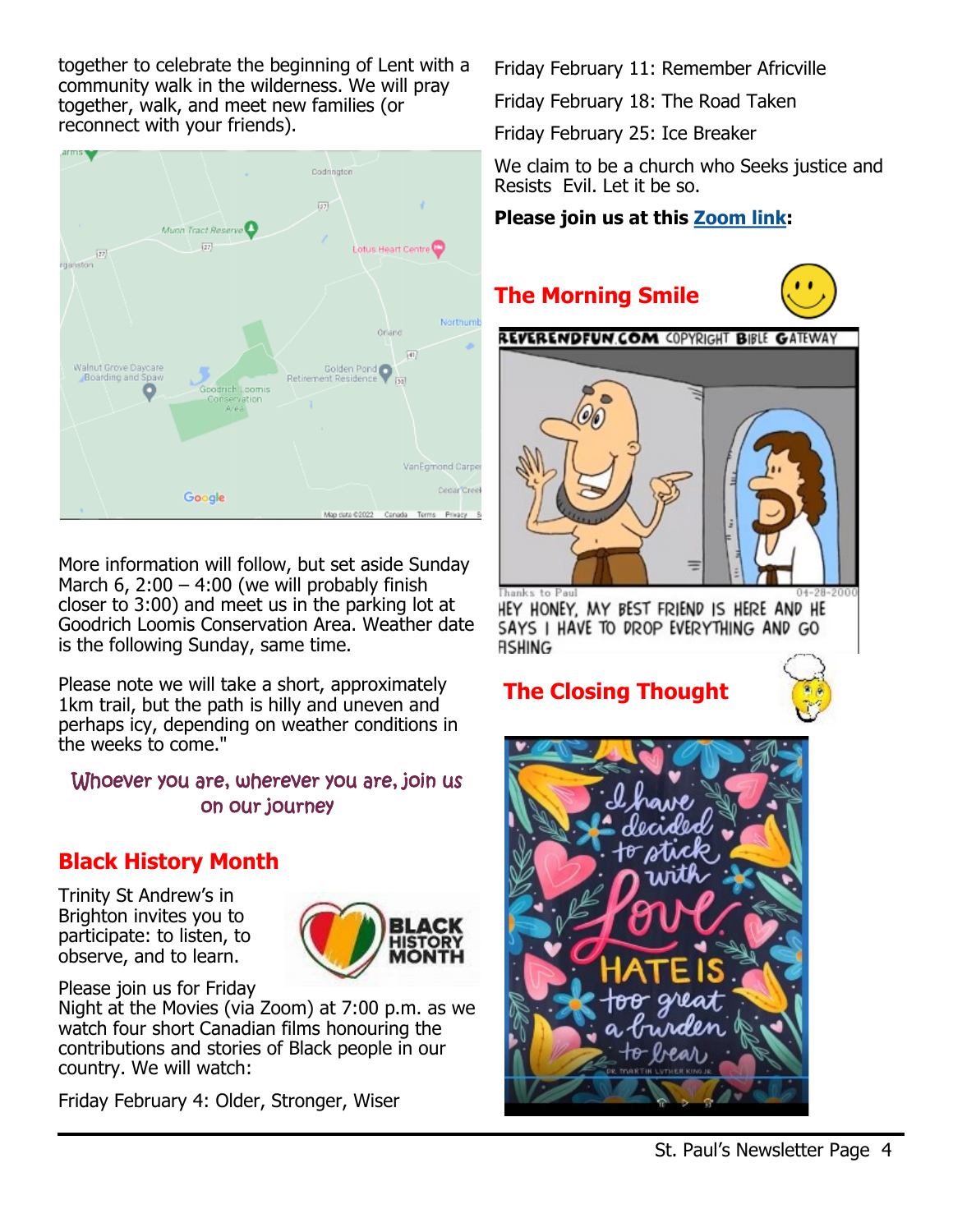## **General Council 44 Meeting**

The General Council 44 meeting starts this Sunday, This Sunday,<br>
February 13 at noon  $\sum_{n=1}^{\infty}$ <br>
on Zoom; it runs on Zoom; it runs virtually from February 13 to August 7 . Rev. Meggin is a virtually 11.<br>
February 13 to<br>
August 7 . Rev.<br>
Meggin is a<br>
Commissioner; she<br>
Anaring<br>
Subseque je suis?<br>
Anaring<br>
Anaring<br>
Anaring<br>  $\frac{1}{2}$  is done at this will be sharing



some of the business that is done at this triennial gathering.

This is a list of a dozen or so of the proposals coming before the court. Rev. Meggin is hoping is to encourage our people to take an interest in one or more of these items. If a a topic resonates with you, contact REv. Meggin. She will photocopy and/or email you the proposal to look at, and PERHAPS you could be encouraged to speak for a few minutes about it during our worship time over the next couple of months.

#### **Work of the GC 44**

- 1. GCE 04 Just Peace in Palestine and Israel: A Call to Costly Solidarity
- 2. GS 08 Climate Justice Commitment
- 3. PM 01 Making it Right: Alberni Indian Residential Schools (AIRS): Bringing Lost Children Home.
- 4. PM 02 A Commitment to Respond to KAIROS and Palestine. and also
- 5. RC 1501
- 6. SW 01 Decriminalization of Illicit Substances for Personal Use and Harm Reduction.
- 7. ECO 01 Clergy Consultative Committee -- to increase clergy participation in GC decisions on benefits and pensions.
- 8. CS 02 "Essential Agreement" and also
- 9. WOW 01 "Issues of Denominational Responsibility Concerning Faithful Ministry

Personnel."

- 10.ARW 04 A Jurisdiction of Clergy-- Mental Health issues for clergy.
- 11.SW 07 Review of our New Church Structure. And also:
- 12.ECO 01
- 13.GS 10 Living into Reconciliation
- 14.NIC 01 Restructuring of Indigenous Church
- 15.SW 06 Ministry Personnel Salary Equity
- 16.ECO 02 Cooperative Communities of Faith and Alternative Pastoral Relationships' Proposal.
- 17.GCE 06 Ministry Leadership to Meet the Needs of the Church in the 2020s.

### **ECOTHEOLOGY AND DISICPLESHIP**

Friends,

A unique opportunity from ....

Rains fall. Rivers rise. Landslides destroy. Where is God in this?

Join Doug Peck and Marg Murray on February 16 as United Church minister and ecotheologian Rev. Dr. [Jessica Hetherington](https://www.facebook.com/jessica.f.hetherington?__cft__%5b0%5d=AZWgYlPjwl7LWVlwBUBenZmNhVdY7BMXDQSlxLIqIrBO3pIbFdkfJ1aI9gWr8WcN0YkUf5cEroGPbI3zGPccz4TX_DqacDledPlg0iUCgmr_KzLAcRGlwjzJYwjOx0_WLLNHhgOKi7qqBHro8wSESByGpqnMl6Uc8uo3pFLRmqlaF0DWHZM3pbQWqFSbIUlexHY&) preaches and teaches on the theme: "UNDERSTANDING DISCIPLESHIP**."**

An amazingly unique opportunity to learn! Get prepared sermons and worship elements for Sunday services! All part of our free 4-part sermon series (sermon and worship elements) 'ECOTHEOLOGY AND DISICPLESHIP' at <u>[https://](https://fc.churchwebcanada.ca/oxford-united-ministries)</u> [fc.churchwebcanada.ca/oxford](https://fc.churchwebcanada.ca/oxford-united-ministries)-united[ministries](https://fc.churchwebcanada.ca/oxford-united-ministries)**.** We've asked Rev. Jessica to describe her process and answer questions. This 'learning' part will be taped but only be available to those who register and attend. The series continues March 16, 2022 "Being Church in the World: Collective Discipleship."

Whether we are preaching or chatting, we ARE part of the wonder of creation as we are transformed into 'NEW' disciples.

Funded by Oxford Legacy Fund.

To join us, register with Lynne Dunlop <[lynndunl@execulink.com>.](mailto:lynndunl@execulink.com)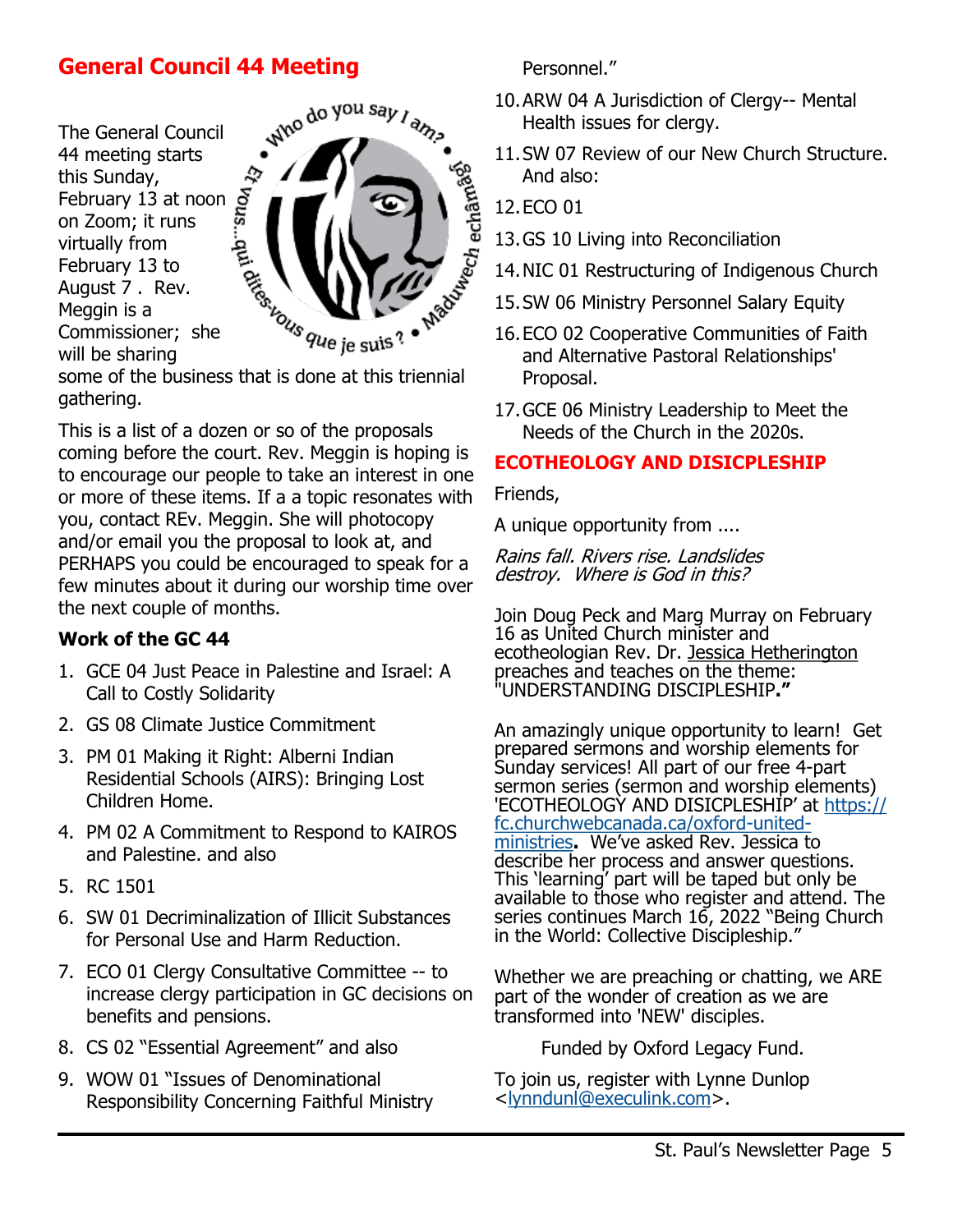

17.2%

20.7%



https://docs.google.com/forms/d/1tQGmgFD8vrV9fueCwe5oqZvFRBUxzlZ3TKAwMjQ7Sdc/viewanalytics 1/4